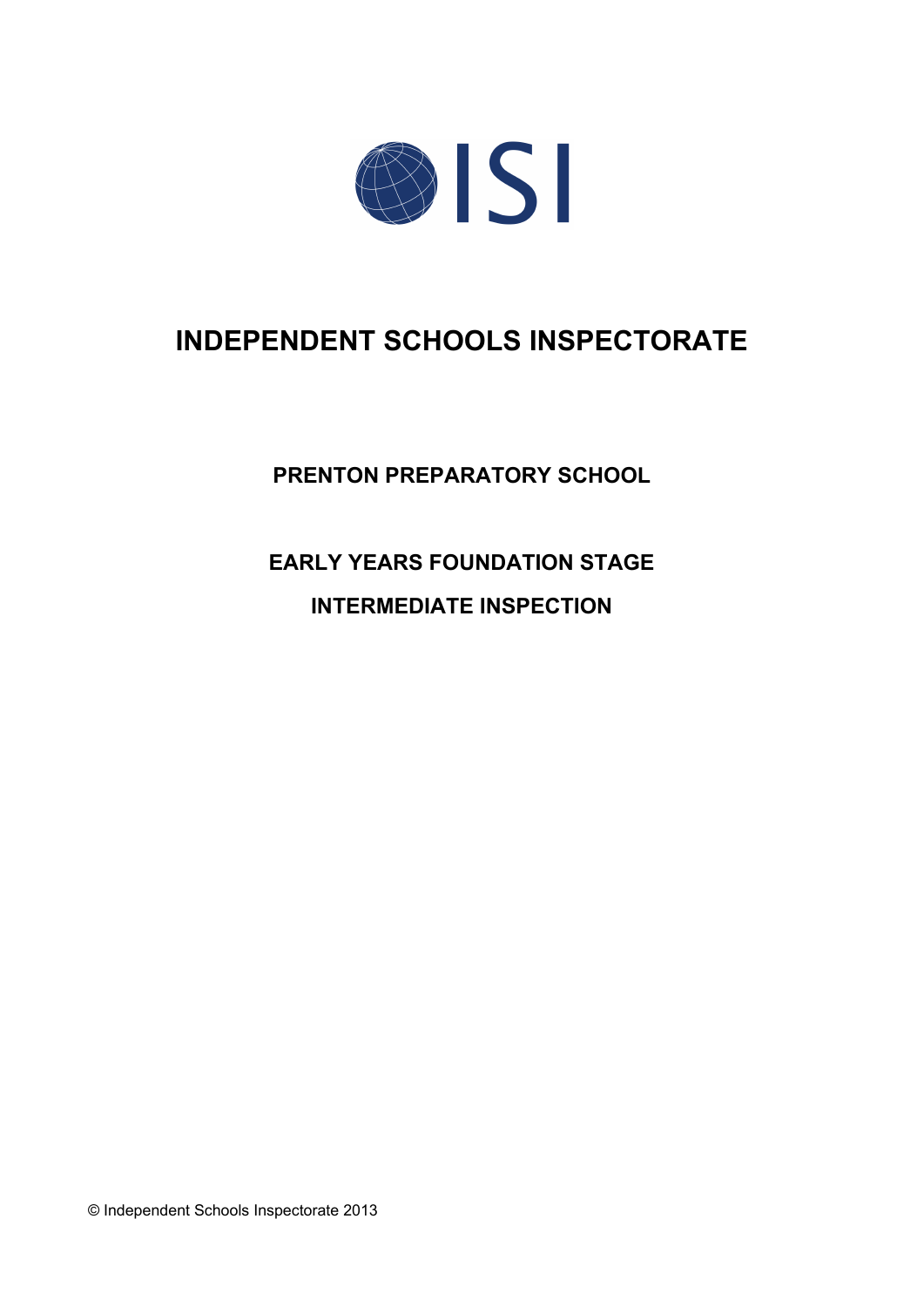# **INDEPENDENT SCHOOLS INSPECTORATE**

## **Prenton Preparatory School**

| <b>Prenton Preparatory School</b>                                                                                                |
|----------------------------------------------------------------------------------------------------------------------------------|
| 344/6005                                                                                                                         |
| EY377118                                                                                                                         |
| <b>Prenton Preparatory School</b><br><b>Mount Pleasant</b><br>Oxton<br><b>Birkenhead</b><br><b>Merseyside</b><br><b>CH43 5SY</b> |
| 0151 652 3182                                                                                                                    |
| 0151 653 7428                                                                                                                    |
| enquiry@prentonprep.co.uk                                                                                                        |
| <b>Mr Michael Jones</b>                                                                                                          |
| Mr Michel Aloé and Mrs Noirin Aloé                                                                                               |
| 2 to 11                                                                                                                          |
| 91                                                                                                                               |
| Mixed (45 boys; 46 girls)                                                                                                        |
| 0-2 (EYFS):<br>$5 - 11$ :<br>$\mathbf{0}$<br>67                                                                                  |
| 3-5 (EYFS): 24                                                                                                                   |
| <b>Miss Jane Orme</b>                                                                                                            |
| <b>Mixed</b>                                                                                                                     |
| 08 Oct 2013 to 09 Oct 2013                                                                                                       |
|                                                                                                                                  |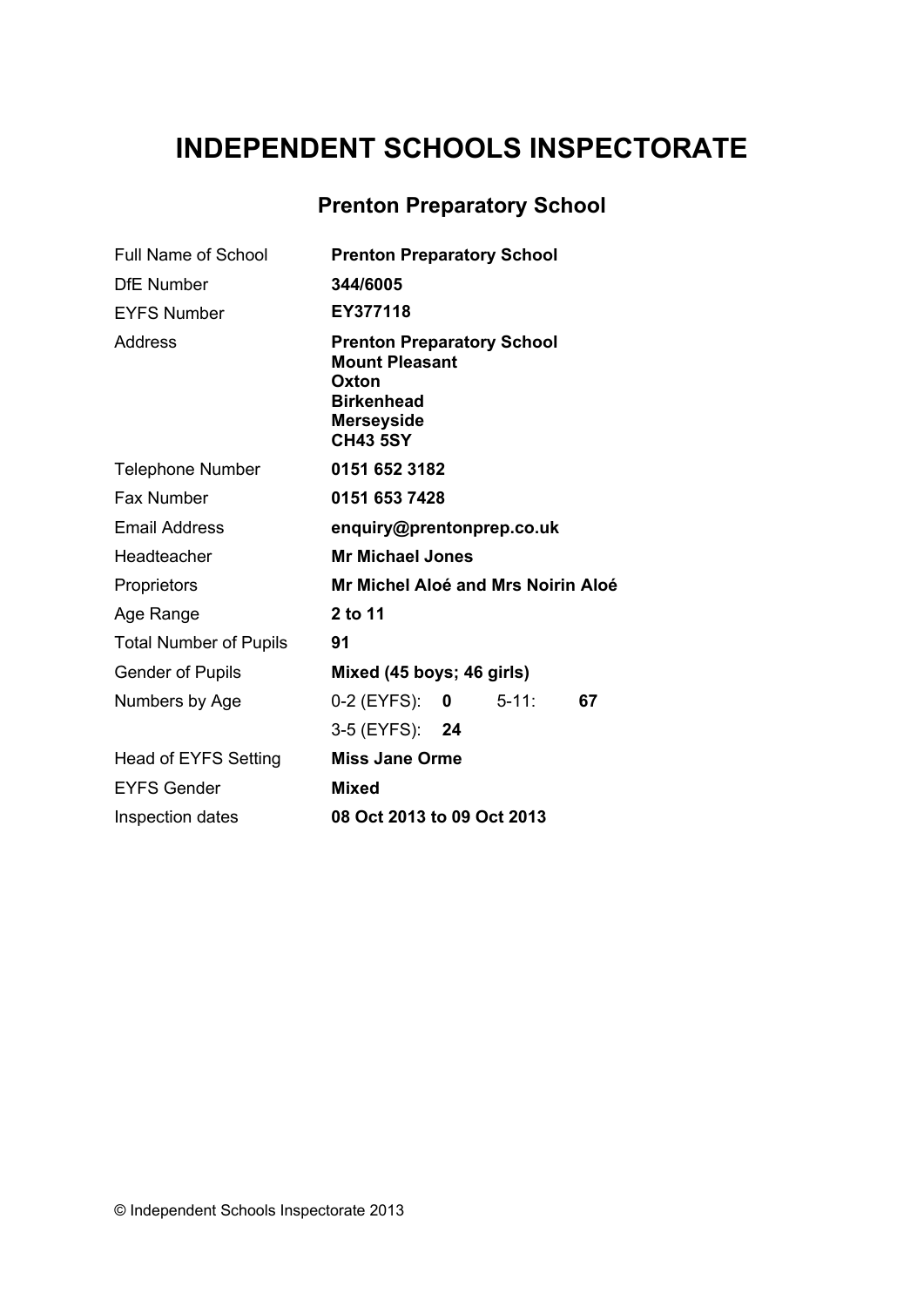## **PREFACE**

This inspection report follows the *ISI schedule* for intermediate inspections, focusing on the Early Years Foundation Stage. The inspection occurs over a period of two continuous days in the school. The previous ISI inspection was in October 2010.

The Independent Schools Inspectorate (ISI) is the body approved by the Secretary of State for the purpose of inspecting schools belonging to the Independent Schools Council (ISC) Associations and reporting on compliance with the Education (Independent School Standards) (England) Regulations 2010. ISI is also approved to inspect the Early Years Foundation Stage (EYFS), which was introduced in September 2008 and applies to all children in England from birth to 31 August following their fifth birthday. This report evaluates the extent to which the setting fulfils the requirements of the Early Years Foundation Stage Statutory Framework published by the Department for Education (DfE) and follows the requirements of the Childcare Act 2006 as subsequently amended.

The inspection of the school is from an educational perspective and provides limited inspection of other aspects, although inspectors comment on any significant hazards or problems they encounter which have an adverse impact on children. The inspection does not include:

- (i) an exhaustive health and safety audit
- (ii) an in-depth examination of the structural condition of the school, its services or other physical features
- (iii) an investigation of the financial viability of the school or its accounting procedures
- (iv) an in-depth investigation of the school's compliance with employment law.

Inspectors may be aware of individual safeguarding concerns, allegations and complaints as part of the inspection process. Such matters will not usually be referred to in the published report but will have been considered by the team in reaching their judgements.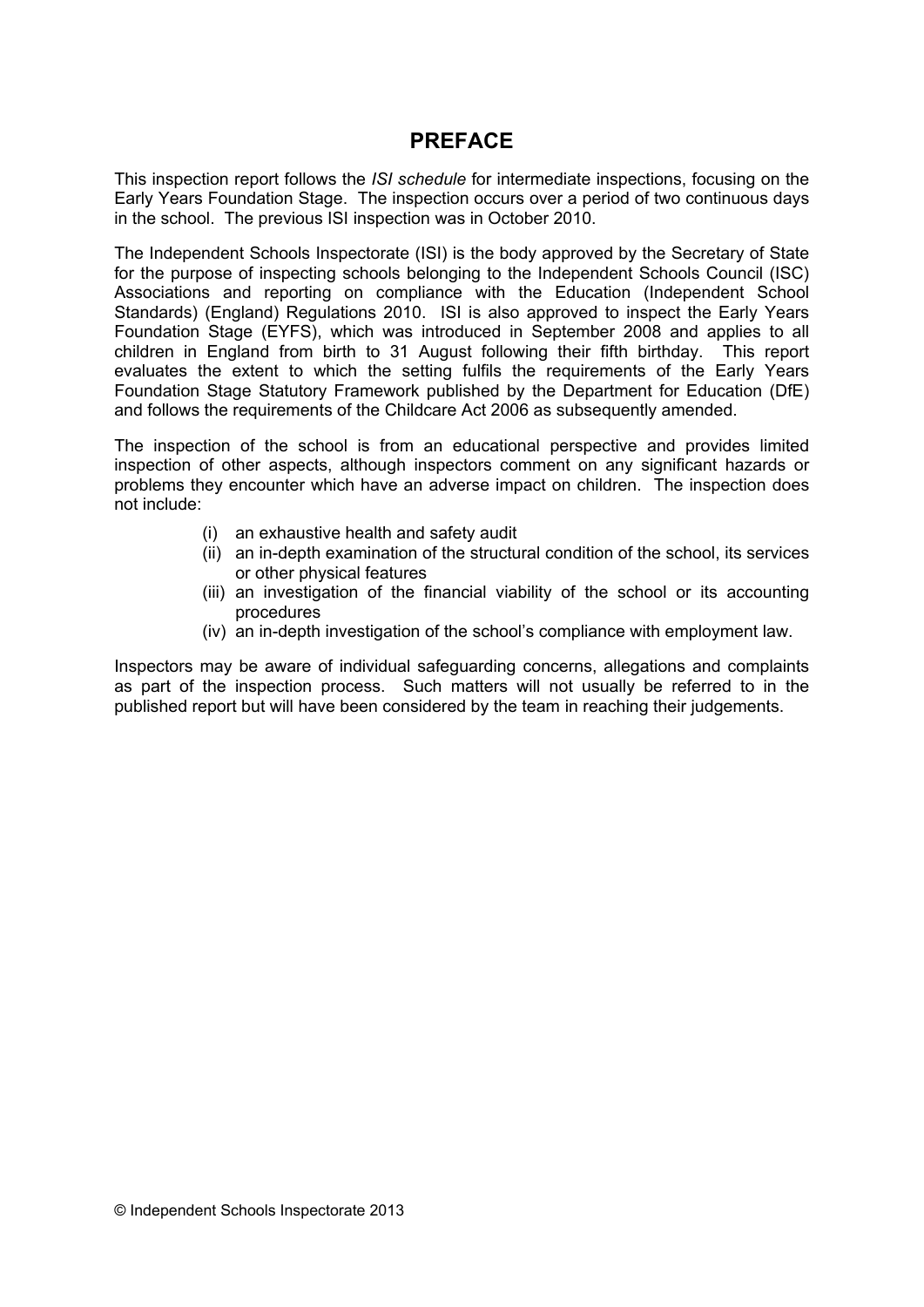## **INSPECTION EVIDENCE**

The inspectors observed lessons, conducted informal discussions with children and examined samples of work. They held discussions with senior members of staff and with the proprietors and attended registration sessions and assemblies. The responses of parents to pre-inspection questionnaires were analysed, and the inspectors examined regulatory documentation made available by the school.

#### **Inspectors**

Mrs Angela Russell **Early Years Lead Inspector** 

Mrs Fiona Trembath Team Inspector for Early Years (Head of Pre-Prep, IAPS school)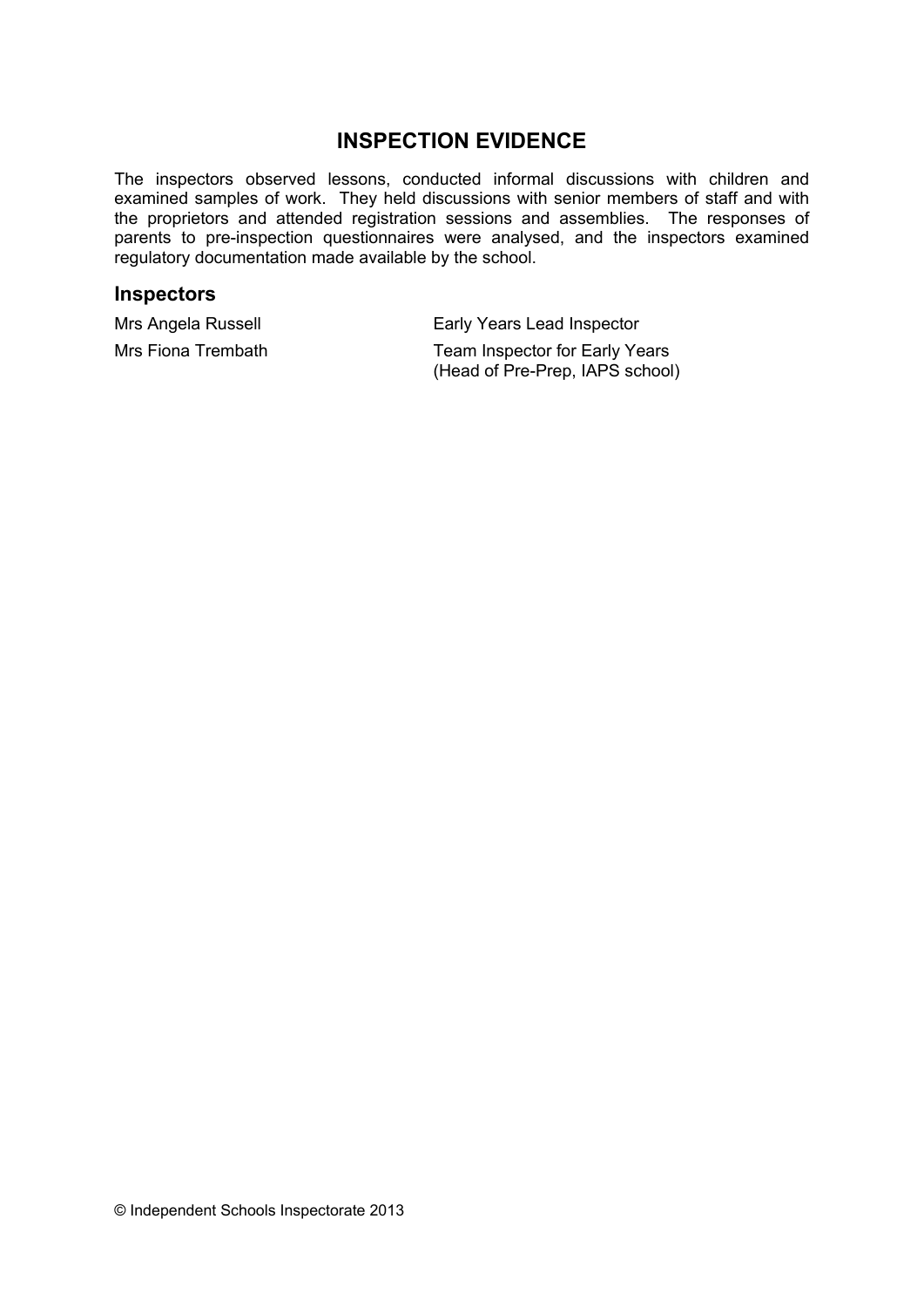## **CONTENTS**

Page

| 1              | THE CHARACTERISTICS OF THE SCHOOL                                                             |   |
|----------------|-----------------------------------------------------------------------------------------------|---|
| $\overline{2}$ | <b>SUMMARY</b>                                                                                | 2 |
|                | (i) Compliance with regulatory requirements                                                   | 2 |
|                | (ii) Recommendations for further improvement                                                  | 2 |
| 3              | THE EFFECTIVENESS OF THE EARLY YEARS FOUNDATION<br><b>STAGE</b>                               | 3 |
|                | (a) How well the early years provision meets the needs of the range of children<br>who attend | 3 |
| (b)            | The contribution of the early years provision to children's well-being                        | 3 |
| (C)            | The leadership and management of the early years provision                                    | 4 |
| (d)            | The overall quality and standards of the early years provision                                | 4 |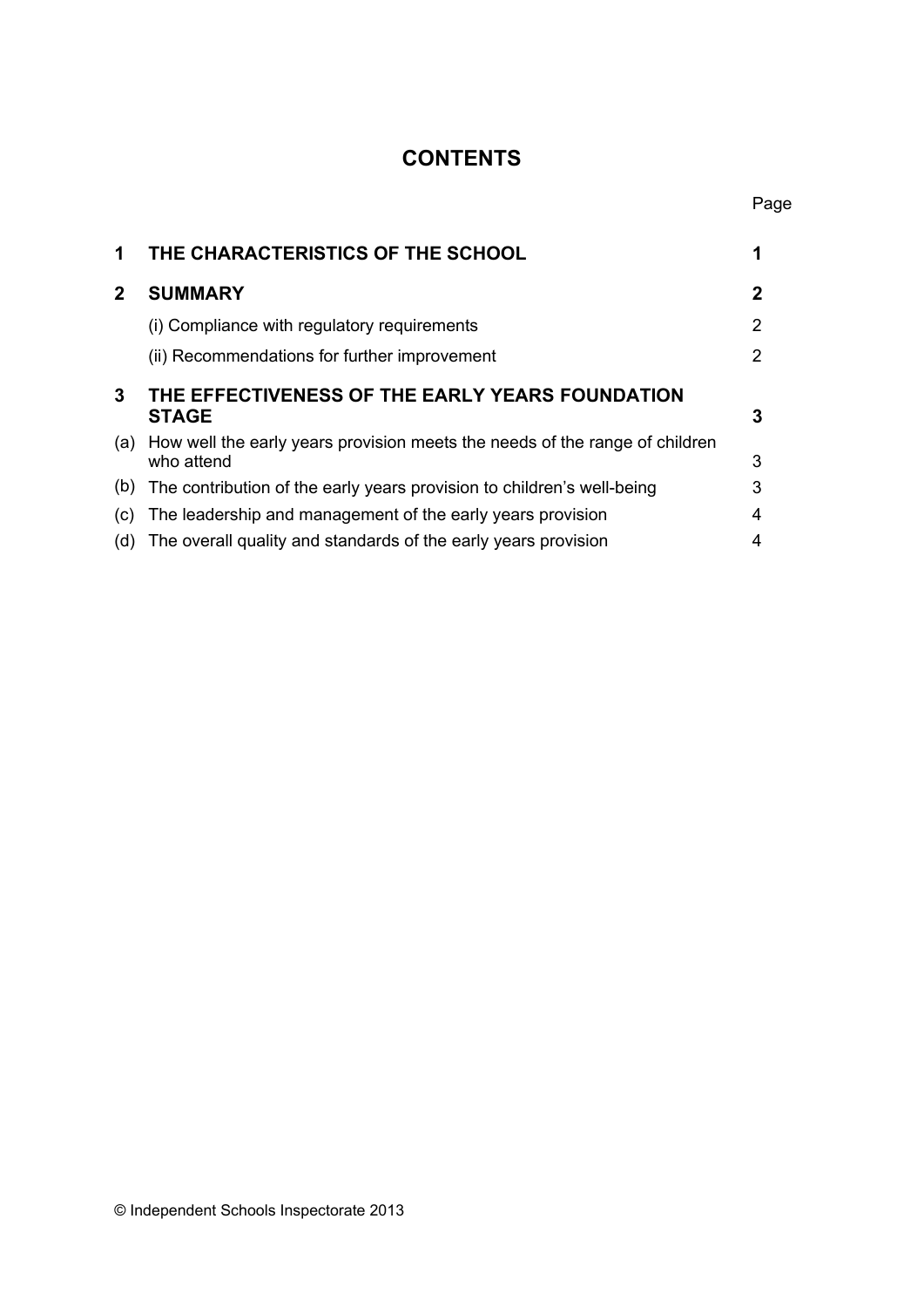## **1. THE CHARACTERISTICS OF THE SCHOOL**

- 1.1 Prenton Preparatory School is an independent, co-educational day school for children aged two and a half to eleven years. The main aim of the school is to cater for the educational and emotional needs of pupils in a caring, nurturing, disciplined and stimulating environment, liaising closely with the home to the benefit of the individual child. The school aims to equip pupils to take their place in a multi-cultural society as confident, polite, compassionate and tolerant individuals, reflecting the Christian ethos of the school. The Early Years Foundation Stage (EYFS) seeks to provide a safe and caring environment that enables children to be encouraged and nurtured. The school is proprietorial. The two proprietors and the headteacher form both the governing body and the senior management team.
- 1.2 The school is located in Oxton, Merseyside. The original school was founded in Prenton in 1935 and moved to its present site in 1974. In the heart of a conservation area, the school building stands in mature gardens that also provide a playground and lawned area for the pupils' learning and play. Nursery classes are housed on the garden floor, with their own purpose-built classrooms and toilet facilities. The Reception class is situated on the ground floor.
- 1.3 The school has 91 pupils on roll: 45 boys and 46 girls. Twenty-four children are in the EYFS. There are currently no children under the age of three. Attendance can be on a flexible, part-time basis until children join the Reception class. The school draws pupils from a variety of economic and cultural backgrounds, most pupils' families are in professional or business occupations. One child in the EYFS is being monitored for special educational needs and/or disabilities (SEND), and none has a statement of special educational needs. There are no children who speak English as an additional language. A special educational needs co-ordinator has particular responsibility for the EYFS, and the setting also receives support from the local authority early years' team and other professionals.
- 1.4 National Curriculum (NC) nomenclature is used throughout this report to refer to year groups in the school. The year group nomenclature used by the school for the EYFS and its National Curriculum equivalence are shown in the following table.

| School       | NC name               |
|--------------|-----------------------|
| Pre-School 1 | Nursery (ages 2 to 3) |
| Pre-School 2 | Nursery (ages 3 to 4) |
| Kindergarten | Reception             |

#### *Early Years Foundation Stage Setting*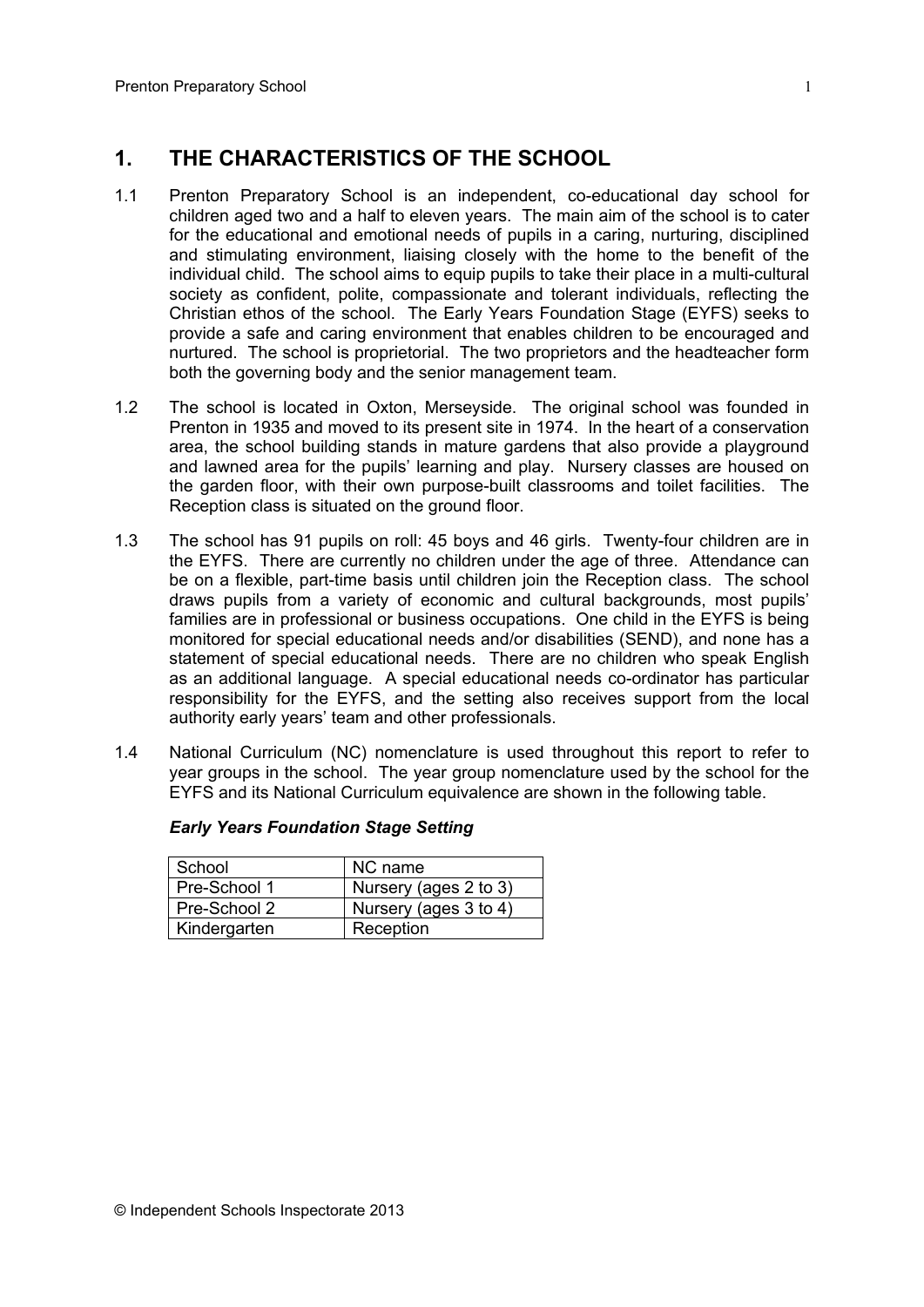## **2. SUMMARY**

#### **(i) Compliance with statutory requirements**

- 2.1 In order to meet the requirements of the Childcare Act 2006, those responsible for the registered provision must:
	- confirm the suitability of staff by ensuring that the date when each check is carried out is recorded accurately on the single central register of appointments and that the initials or name of the person who completed the check is recorded on the register.

#### **(ii) Recommendations for further improvement**

- 2.2 In addition to the above action points, the school is advised to make the following improvements.
	- 1. Ensure that there are opportunities for children to develop their physical skills through further provision in the outdoor areas.
	- 2. Ensure consistent reference to the Early Years Foundation Stage in all EYFS documentation.
	- 3. Further develop the role of the EYFS co-ordinator, ensuring that she has sufficient time to fully carry out her responsibilities.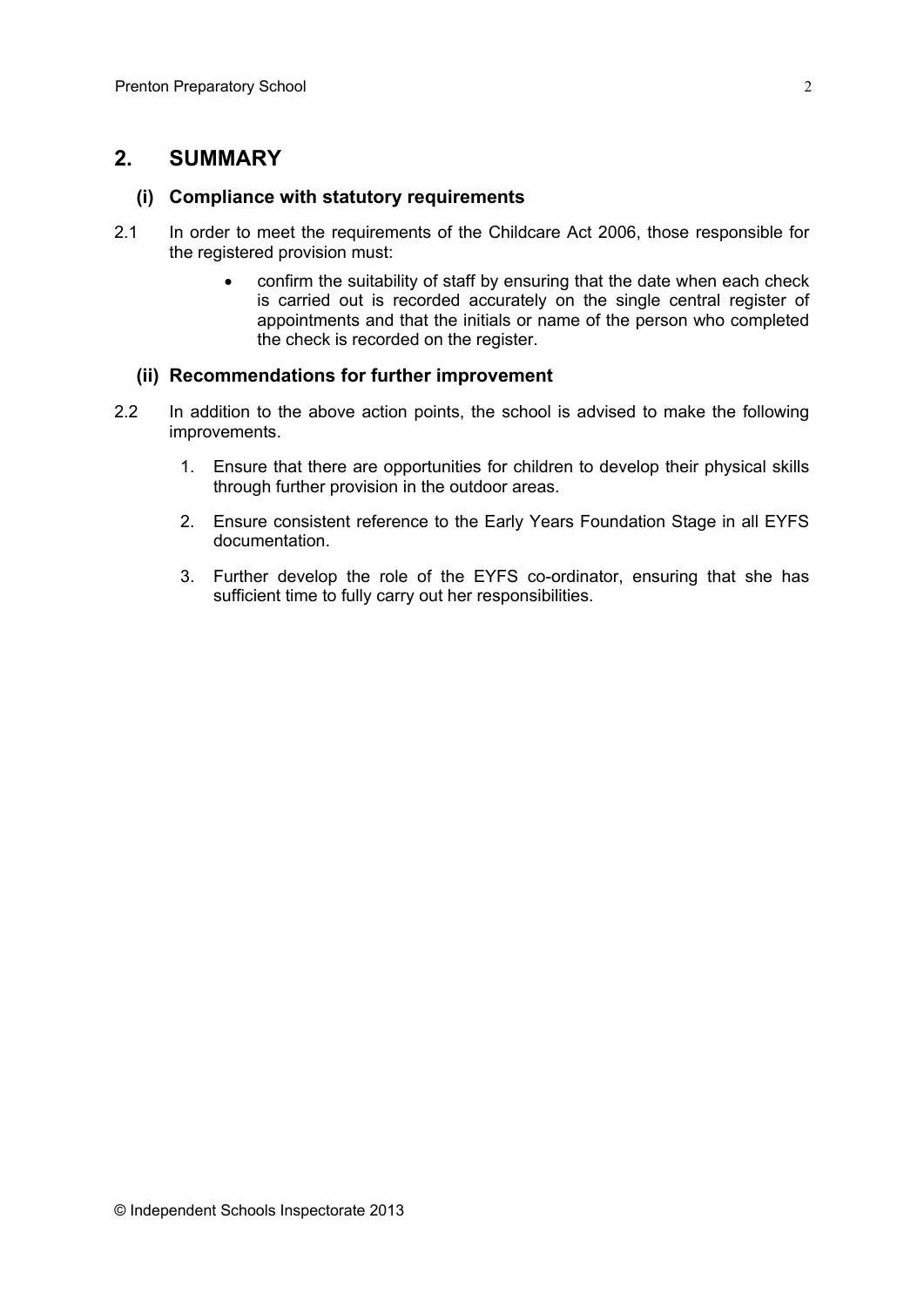## **3. THE EFFECTIVENESS OF THE EARLY YEARS FOUNDATION STAGE**

### **3.(a) How well the early years provision meets the needs of the range of children who attend**

- 3.1 The setting makes good provision in meeting the needs of the range of children who attend. Educational programmes are wide ranging and help children to reach at least expected levels of development. Children enjoy specialist French lessons. All children, including those with SEND, are well supported according to their needs and prepared for each stage of their learning. Next steps are identified through the use of detailed planning, which links well with assessment, encouraging children to achieve well.
- 3.2 Teachers have high expectations and provide a variety of indoor and outdoor learning opportunities for all children, enabling them to explore their environment. Reception children have access, and Nursery children direct access, from their classroom to a safe outdoor play area. However, opportunities to fully develop their climbing and balancing skills are limited. Nursery children were encouraged to use their decision-making skills to make appropriate choices in a movement lesson. Reception children have opportunities to use their imagination as they play alongside others in the class pretend opticians. In order to develop an understanding of the wider community, the staff organise a visit for Reception children to a local library and for Nursery children to a local fire station. Visitors, including parents, come to school to speak about their work.
- 3.3 Links with parents are excellent. Parents are encouraged to share information from home and valuable information is provided by the school about the EYFS. However, some terminology in EYFS documentation is insufficiently clear and consistent. There is an excellent parents' association, which organises events and raises money for the school. The unique qualities of all children, including the more able, are recognised and their individual needs are carefully provided for. Provision for extracurricular activities is appropriate for the age of the children. A small minority of parents responded to the pre-inspection questionnaire, and were extremely supportive of the school. They believe that their children make good progress and that the school achieves high standards of behaviour. They feel that the school encourages them to be involved in aspects of its work.

### **3.(b) The contribution of the early years provision to children's wellbeing**

- 3.4 Provision for the children's well-being is good, and strong relationships between staff and children are given the utmost importance. There are currently no children under the age of three. Children over the age of three, including those who need additional support, are known extremely well by their key person, who recognises their unique qualities and plays a central role in their personal, social and emotional development. Children form secure attachments with adults and each other. They are provided with many opportunities to develop their independence and confidence, for example when they are chosen to be the class special helper.
- 3.5 Staff provide a secure environment for all children, enabling trusting relationships to develop. They have strong links with parents and provide a comprehensive induction procedure before a child starts in the Nursery. This includes meetings and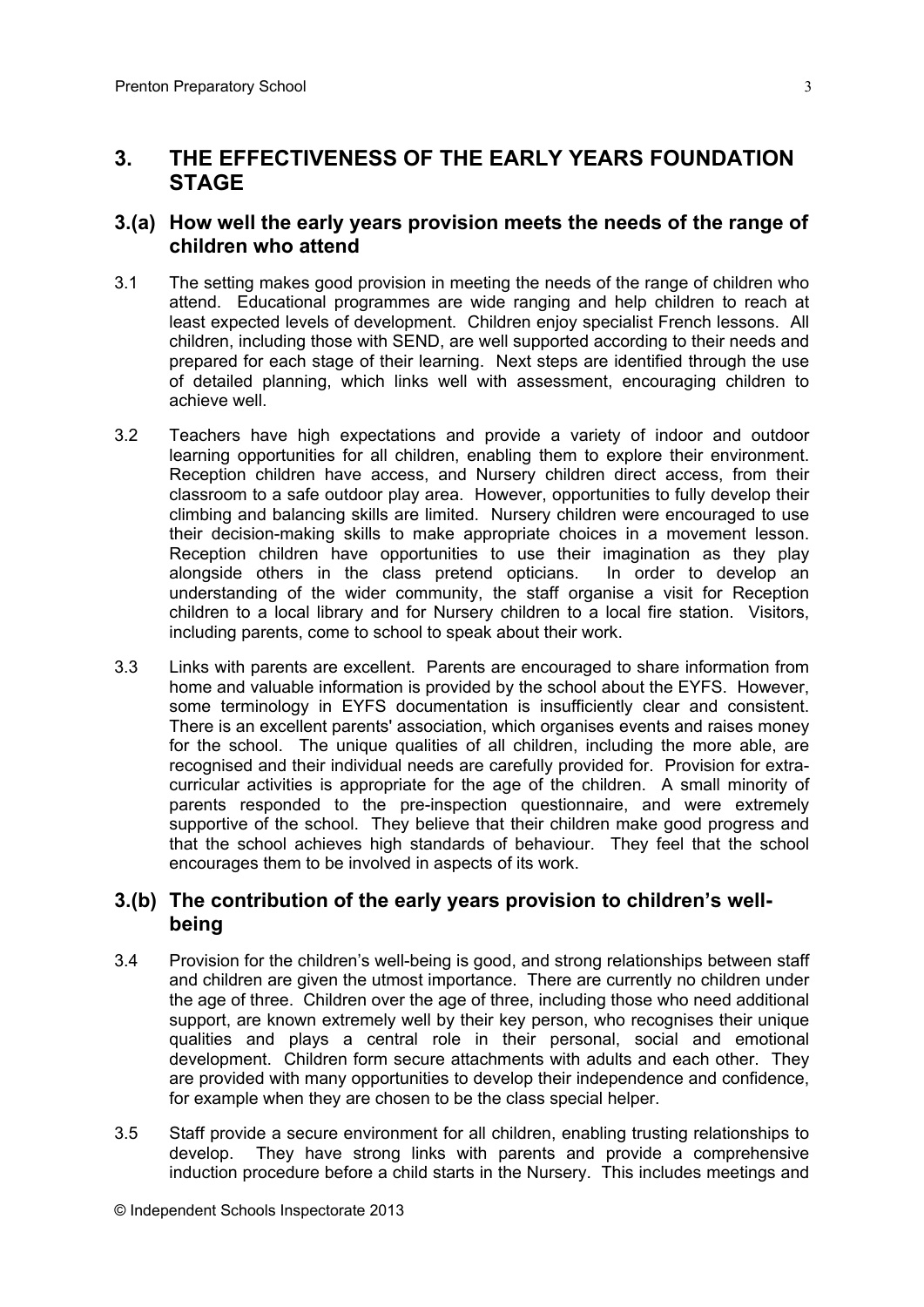visits to the setting, enabling children to feel safe, happy and cared for. Opportunities to meet new teachers enable children to feel secure as they move to the next year group. Their needs are extremely well met, enabling them to develop in confidence and enjoyment. Nursery children are encouraged to work as a team and Reception children to consider the feelings of others. They are encouraged to talk about their own behaviour and are taught about the need to be safe and for physical exercise. Staff are excellent role models and children learn to share and care for one another. Adults teach children to follow good hygiene practices such as washing their hands before lunch, and children are encouraged to change independently for physical education. Healthy eating is promoted.

#### **3.(c) The leadership and management of the early years provision**

- 3.6 Leadership and management are good. The proprietors provide support to ensure good educational outcomes. However, they have not fully addressed issues of compliance to ensure that the information on the single central register of appointments is recorded accurately at all times. Staff plan carefully together to ensure that the setting meets its aims to enable the children to become confident, polite and compassionate individuals. Children are cared for sensitively in a very welcoming and safe environment where educational and welfare programmes are monitored and reviewed. However, time for the EYFS co-ordinator to fully monitor all aspects of provision is limited.
- 3.7 Staff work together to evaluate current practice and provide a clear vision for the future. Annual development plans show a strong commitment to evaluating practice and continuous improvement. Training in safeguarding, child protection and health and safety is up to date and opportunities for further professional development are provided. Parents' concerns are recorded and responded to promptly. Regular appraisals ensure that good practice is developed and supervision procedures are developing. Partnerships with outside agencies and parents support the setting and the needs of individual children.

#### **3.(d) The overall quality and standards of the early years provision**

- 3.8 The quality and standards of the provision are good. Focused teaching enables children over the age of three to develop at their own pace. All children make good progress overall relative to their starting points and the needs of those with SEND are met well. The learning and care provided by the setting for all children enable them to become safe, active and happy learners. They have excellent listening skills, giving attention to what others say, and respond to questions confidently. Nursery children increase their vocabulary whilst playing together in the 'baby clinic' and develop their number skills during registration by counting how many children there are. Reception children use their increasing phonic skills to sound out simple words and understand words relating to shape and measure. They handle scissors safely whilst cutting out pictures to sequence. Children can navigate a computer programme.
- 3.9 Children follow the EYFS rules, which encourage them to try their best, to listen and to be kind and polite. They play extremely well together and are very happy as they develop their independence. They know who to go to if they are concerned and know that fruit is healthy. The secure personal and emotional development of the children means that they leave their main carers happily. Children respect others and understand their differences, for example whilst celebrating Diwali, Eid and Chinese New Year.